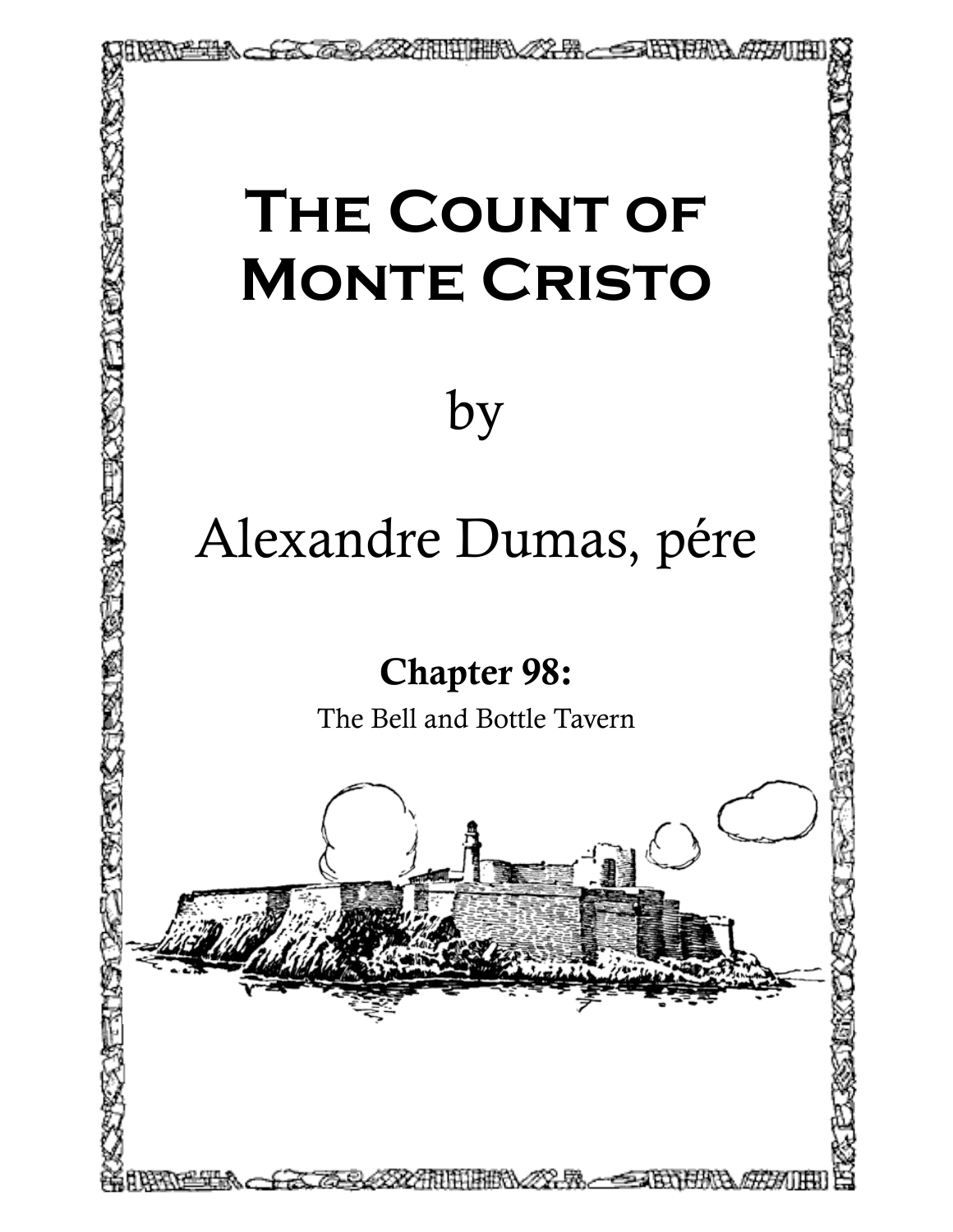And now let us leave Mademoiselle Danglars and her friend pursuing their way to Brussels, and return to poor Andrea Cavalcanti, so inopportunely interrupted in his rise to fortune. Notwithstanding his youth, Master Andrea was a very skilful and intelligent boy. We have seen that on the first rumor which reached the salon he had gradually approached the door, and crossing two or three rooms at last disappeared. But we have forgotten to mention one circumstance, which nevertheless ought not to be omitted; in one of the rooms he crossed, the trousseau of the bride–elect was on exhibition. There were caskets of diamonds, cashmere shawls, Valenciennes lace, English veilings, and in fact all the tempting things, the bare mention of which makes the hearts of young girls bound with joy, and which is called the "corbeille." [\*] Now, in passing through this room, Andrea proved himself not only to be clever and intelligent, but also provident, for he helped himself to the most valuable of the ornaments before him.

Furnished with this plunder, Andrea leaped with a lighter heart from the window, intending to slip through the hands of the gendarmes. Tall and well proportioned as an ancient gladiator, and muscular as a Spartan, he walked for a quarter of an hour without knowing where to direct his steps, actuated by the sole idea of getting away from the spot where if he lingered he knew that he would surely be taken. Having passed through the Rue Mont Blanc, guided by the instinct which leads thieves always to take the safest path, he found himself at the end of the Rue Lafayette. There he stopped, breathless and panting. He was quite alone; on one side was the vast wilderness of the Saint–Lazare, on the other, Paris enshrouded in darkness. "Am I to be captured?" he cried; "no, not if I can use more activity than my enemies. My safety is now a mere question of speed." At this moment he saw a cab at the top of the Faubourg Poissonniere. The dull driver, smoking his pipe, was plodding along toward the limits of the Faubourg Saint–Denis, where no doubt he ordinarily had his station. "Ho, friend!" said Benedetto.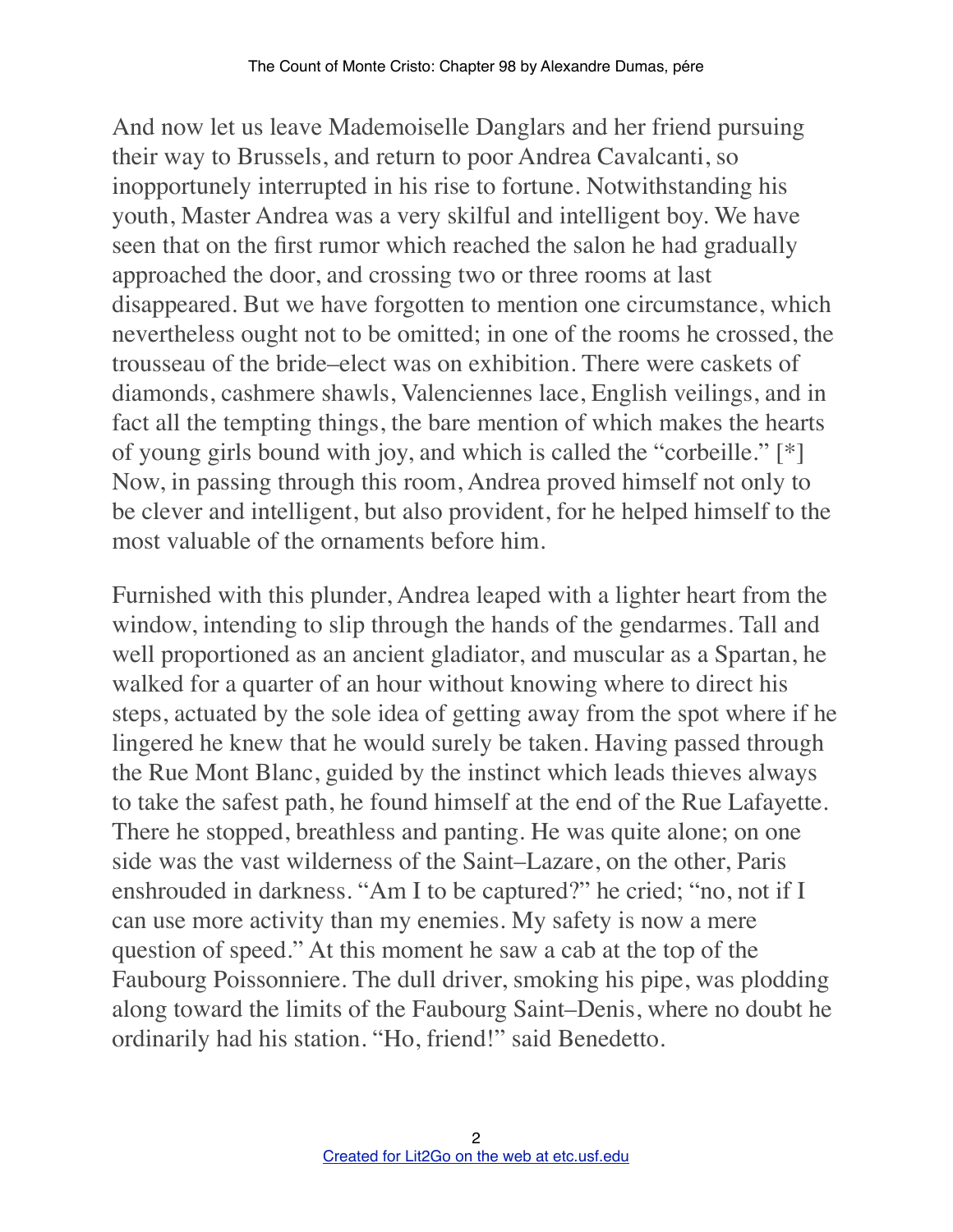\* Literally, "the basket," because wedding gifts were originally brought in such a receptacle.

"What do you want, sir?" asked the driver.

"Is your horse tired?"

"Tired? oh, yes, tired enough—he has done nothing the whole of this blessed day! Four wretched fares, and twenty sous over, making in all seven francs, are all that I have earned, and I ought to take ten to the owner."

"Will you add these twenty francs to the seven you have?"

"With pleasure, sir; twenty francs are not to be despised. Tell me what I am to do for this."

"A very easy thing, if your horse isn't tired."

"I tell you he'll go like the wind,—only tell me which way to drive."

"Towards the Louvres."

"Ah, I know the way—you get good sweetened rum over there."

"Exactly so; I merely wish to overtake one of my friends, with whom I am going to hunt to–morrow at Chapelle–en–Serval. He should have waited for me here with a cabriolet till half–past eleven; it is twelve, and, tired of waiting, he must have gone on."

"It is likely."

"Well, will you try and overtake him?"

"Nothing I should like better."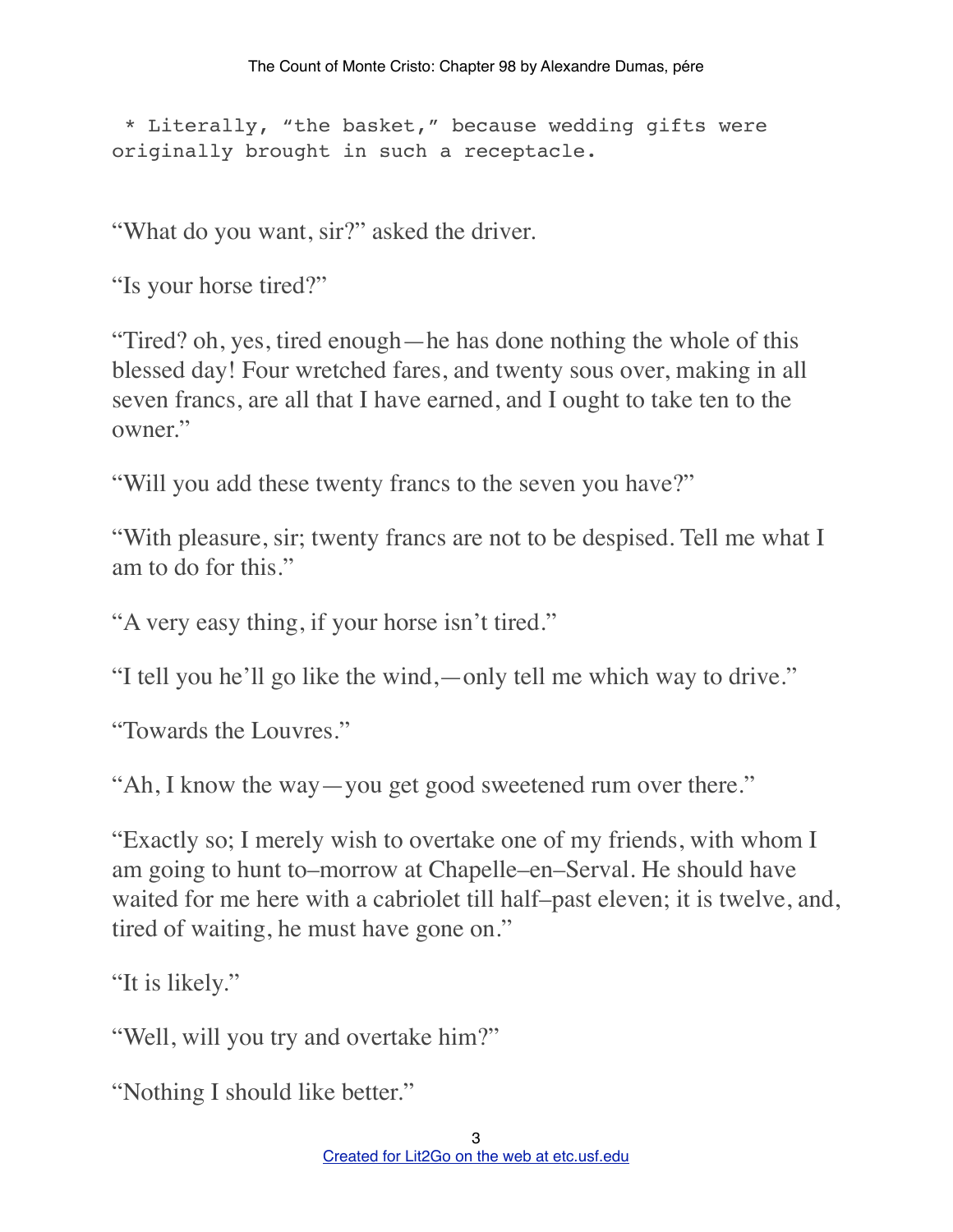"If you do not overtake him before we reach Bourget you shall have twenty francs; if not before Louvres, thirty."

"And if we do overtake him?"

"Forty," said Andrea, after a moment's hesitation, at the end of which he remembered that he might safely promise. "That's all right," said the man; "hop in, and we're off! Who–o–o–p, la!"

Andrea got into the cab, which passed rapidly through the Faubourg Saint–Denis, along the Faubourg Saint–Martin, crossed the barrier, and threaded its way through the interminable Villette. They never overtook the chimerical friend, yet Andrea frequently inquired of people on foot whom he passed and at the inns which were not yet closed, for a green cabriolet and bay horse; and as there are a great many cabriolets to be seen on the road to the Low Countries, and as nine–tenths of them are green, the inquiries increased at every step. Every one had just seen it pass; it was only five hundred, two hundred, one hundred steps in advance; at length they reached it, but it was not the friend. Once the cab was also passed by a calash rapidly whirled along by two post–horses. "Ah," said Cavalcanti to himself, "if I only had that britzska, those two good post–horses, and above all the passport that carries them on!" And he sighed deeply. The calash contained Mademoiselle Danglars and Mademoiselle d'Armilly. "Hurry, hurry!" said Andrea, "we must overtake him soon." And the poor horse resumed the desperate gallop it had kept up since leaving the barrier, and arrived steaming at Louvres.

"Certainly," said Andrea, "I shall not overtake my friend, but I shall kill your horse, therefore I had better stop. Here are thirty francs; I will sleep at the Red Horse, and will secure a place in the first coach. Good–night, friend." And Andrea, after placing six pieces of five francs each in the man's hand, leaped lightly on to the pathway. The cabman joyfully pocketed the sum, and turned back on his road to Paris. Andrea pretended to go towards the Red Horse inn, but after leaning an instant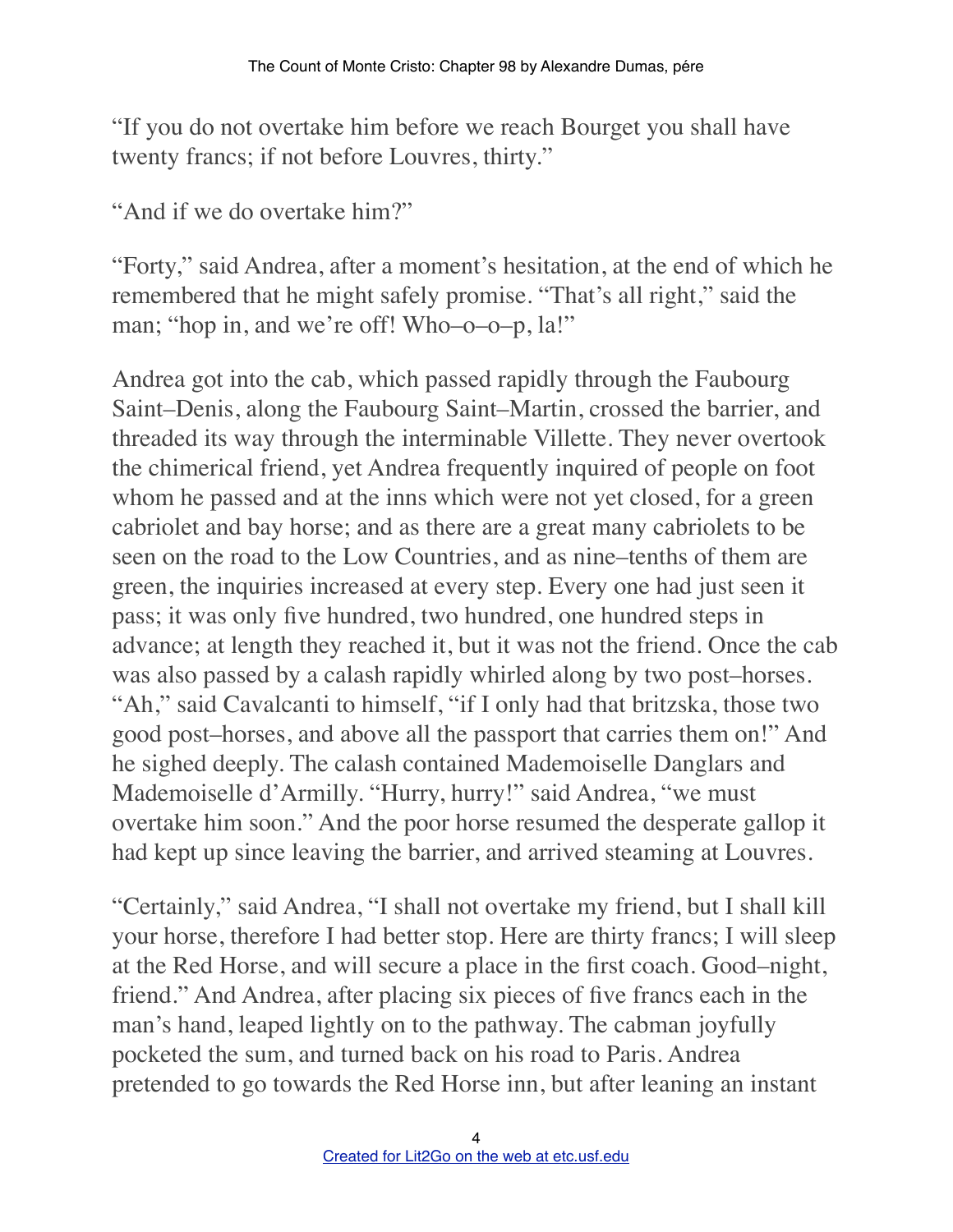against the door, and hearing the last sound of the cab, which was disappearing from view, he went on his road, and with a lusty stride soon traversed the space of two leagues. Then he rested; he must be near Chapelle–en–Serval, where he pretended to be going. It was not fatigue that stayed Andrea here; it was that he might form some resolution, adopt some plan. It would be impossible to make use of a diligence, equally so to engage post–horses; to travel either way a passport was necessary. It was still more impossible to remain in the department of the Oise, one of the most open and strictly guarded in France; this was quite out of the question, especially to a man like Andrea, perfectly conversant with criminal matters.

He sat down by the side of the moat, buried his face in his hands and reflected. Ten minutes after he raised his head; his resolution was made. He threw some dust over the topcoat, which he had found time to unhook from the ante–chamber and button over his ball costume, and going to Chapelle–en–Serval he knocked loudly at the door of the only inn in the place. The host opened. "My friend," said Andrea, "I was coming from Montefontaine to Senlis, when my horse, which is a troublesome creature, stumbled and threw me. I must reach Compiegne to–night, or I shall cause deep anxiety to my family. Could you let me hire a horse of you?"

An inn–keeper has always a horse to let, whether it be good or bad. The host called the stable–boy, and ordered him to saddle "Whitey," then he awoke his son, a child of seven years, whom he ordered to ride before the gentleman and bring back the horse. Andrea gave the inn–keeper twenty francs, and in taking them from his pocket dropped a visiting card. This belonged to one of his friends at the Cafe de Paris, so that the innkeeper, picking it up after Andrea had left, was convinced that he had let his horse to the Count of Mauleon, 25 Rue Saint–Dominique, that being the name and address on the card. "Whitey" was not a fast animal, but he kept up an easy, steady pace; in three hours and a half Andrea had traversed the nine leagues which separated him from Compiegne, and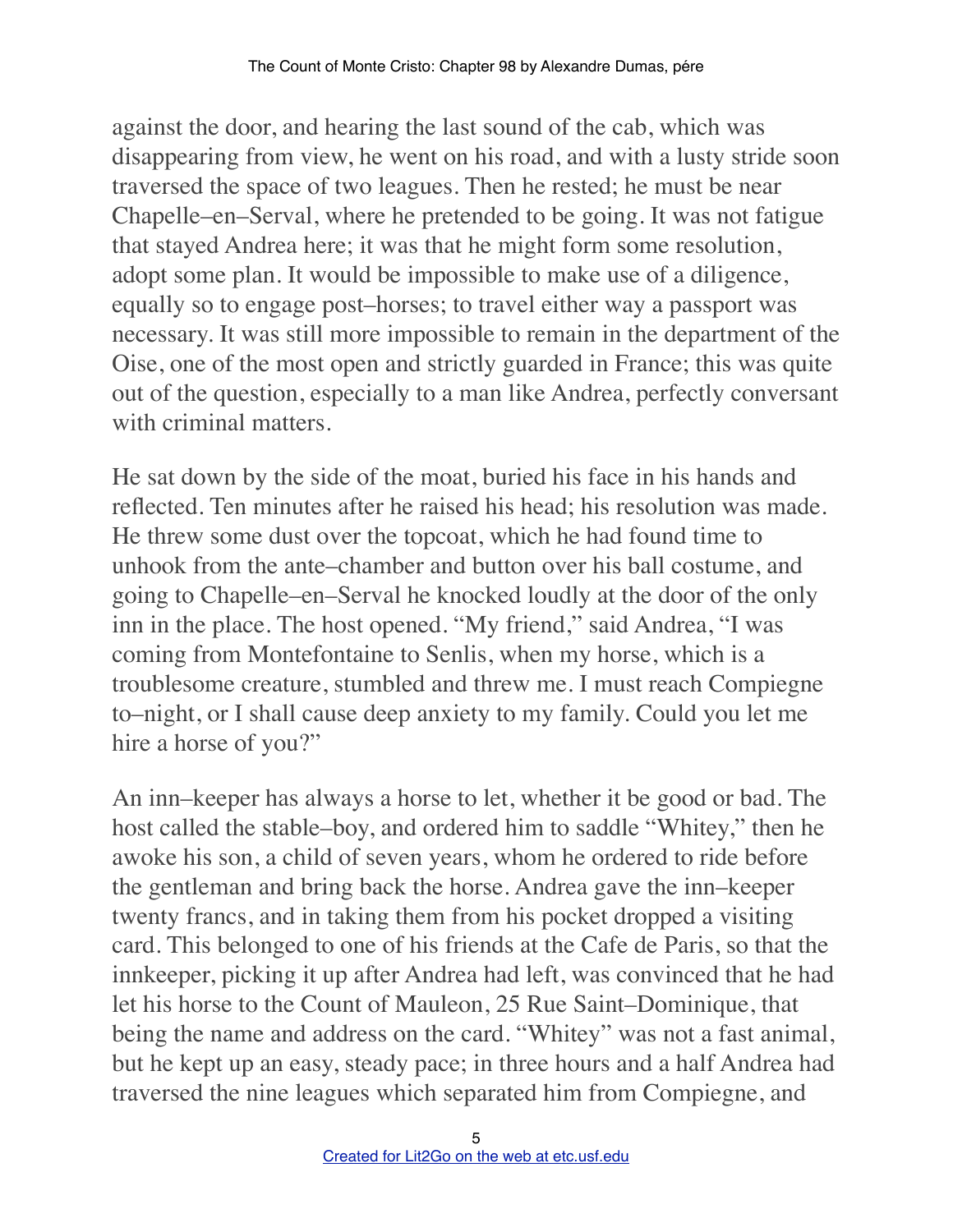four o'clock struck as he reached the place where the coaches stop. There is an excellent tavern at Compiegne, well remembered by those who have ever been there. Andrea, who had often stayed there in his rides about Paris, recollected the Bell and Bottle inn; he turned around, saw the sign by the light of a reflected lamp, and having dismissed the child, giving him all the small coin he had about him, he began knocking at the door, very reasonably concluding that having now three or four hours before him he had best fortify himself against the fatigues of the morrow by a sound sleep and a good supper. A waiter opened the door.

"My friend," said Andrea, "I have been dining at Saint–Jean–au–Bois, and expected to catch the coach which passes by at midnight, but like a fool I have lost my way, and have been walking for the last four hours in the forest. Show me into one of those pretty little rooms which overlook the court, and bring me a cold fowl and a bottle of Bordeaux." The waiter had no suspicions; Andrea spoke with perfect composure, he had a cigar in his mouth, and his hands in the pocket of his top coat; his clothes were fashionably made, his chin smooth, his boots irreproachable; he looked merely as if he had stayed out very late, that was all. While the waiter was preparing his room, the hostess arose; Andrea assumed his most charming smile, and asked if he could have No. 3, which he had occupied on his last stay at Compiegne. Unfortunately, No. 3 was engaged by a young man who was travelling with his sister. Andrea appeared in despair, but consoled himself when the hostess assured him that No. 7, prepared for him, was situated precisely the same as No. 3, and while warming his feet and chatting about the last races at Chantilly, he waited until they announced his room to be ready.

Andrea had not spoken without cause of the pretty rooms looking out upon the court of the Bell Tavern, which with its triple galleries like those of a theatre, with the jessamine and clematis twining round the light columns, forms one of the prettiest entrances to an inn that you can imagine. The fowl was tender, the wine old, the fire clear and sparkling,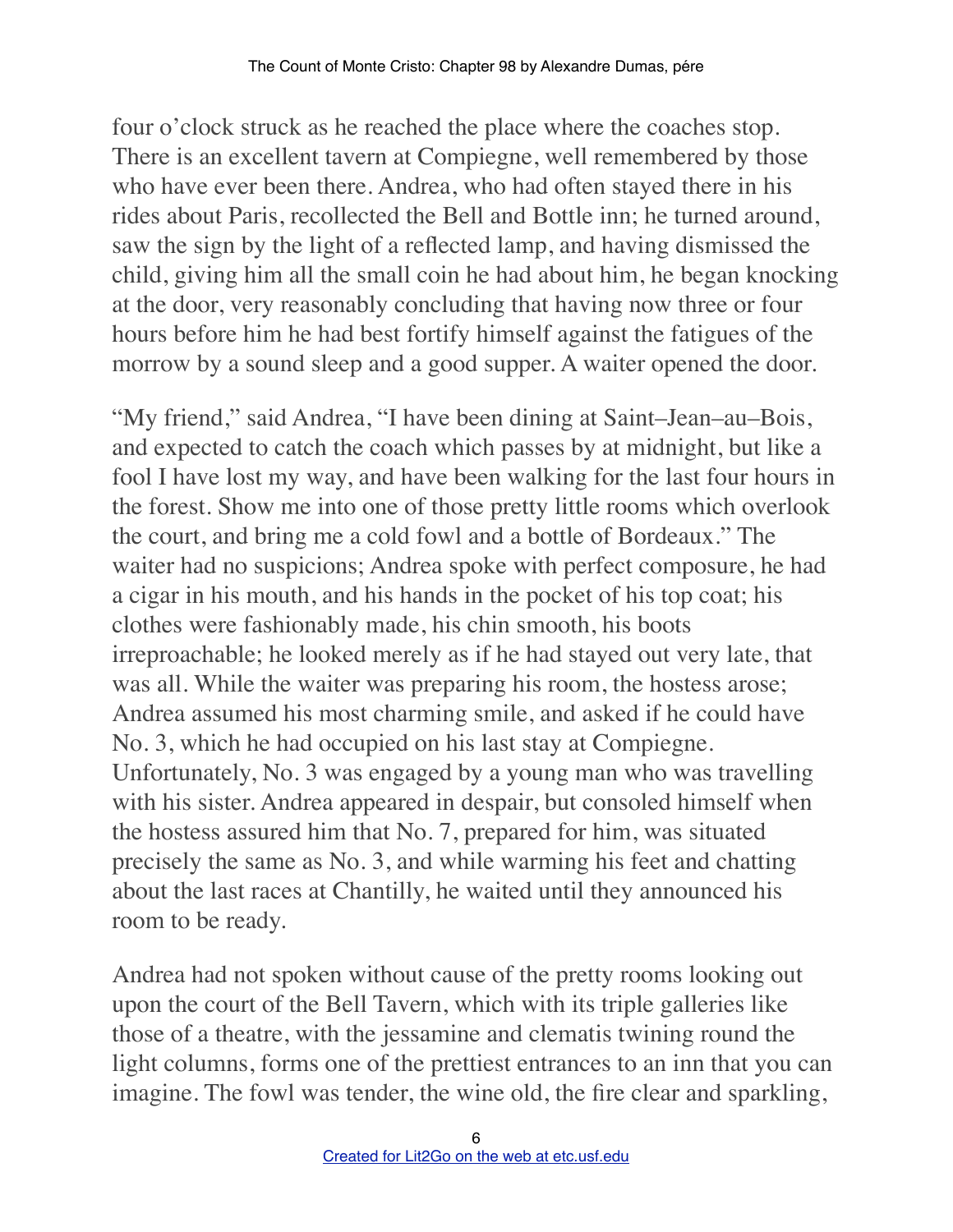and Andrea was surprised to find himself eating with as good an appetite as though nothing had happened. Then he went to bed and almost immediately fell into that deep sleep which is sure to visit men of twenty years of age, even when they are torn with remorse. Now, here we are obliged to own that Andrea ought to have felt remorse, but that he did not. This was the plan which had appealed to him to afford the best chance of his security. Before daybreak he would awake, leave the inn after rigorously paying his bill, and reaching the forest, he would, under pretence of making studies in painting, test the hospitality of some peasants, procure himself the dress of a woodcutter and a hatchet, casting off the lion's skin to assume that of the woodman; then, with his hands covered with dirt, his hair darkened by means of a leaden comb, his complexion embrowned with a preparation for which one of his old comrades had given him the recipe, he intended, by following the wooded districts, to reach the nearest frontier, walking by night and sleeping in the day in the forests and quarries, and only entering inhabited regions to buy a loaf from time to time.

Once past the frontier, Andrea proposed making money of his diamonds; and by uniting the proceeds to ten bank–notes he always carried about with him in case of accident, he would then find himself possessor of about 50,000 livres, which he philosophically considered as no very deplorable condition after all. Moreover, he reckoned much on the interest of the Danglars to hush up the rumor of their own misadventures. These were the reasons which, added to the fatigue, caused Andrea to sleep so soundly. In order that he might awaken early he did not close the shutters, but contented himself with bolting the door and placing on the table an unclasped and long–pointed knife, whose temper he well knew, and which was never absent from him. About seven in the morning Andrea was awakened by a ray of sunlight, which played, warm and brilliant, upon his face. In all well–organized brains, the predominating idea—and there always is one—is sure to be the last thought before sleeping, and the first upon waking in the morning. Andrea had scarcely opened his eyes when his predominating idea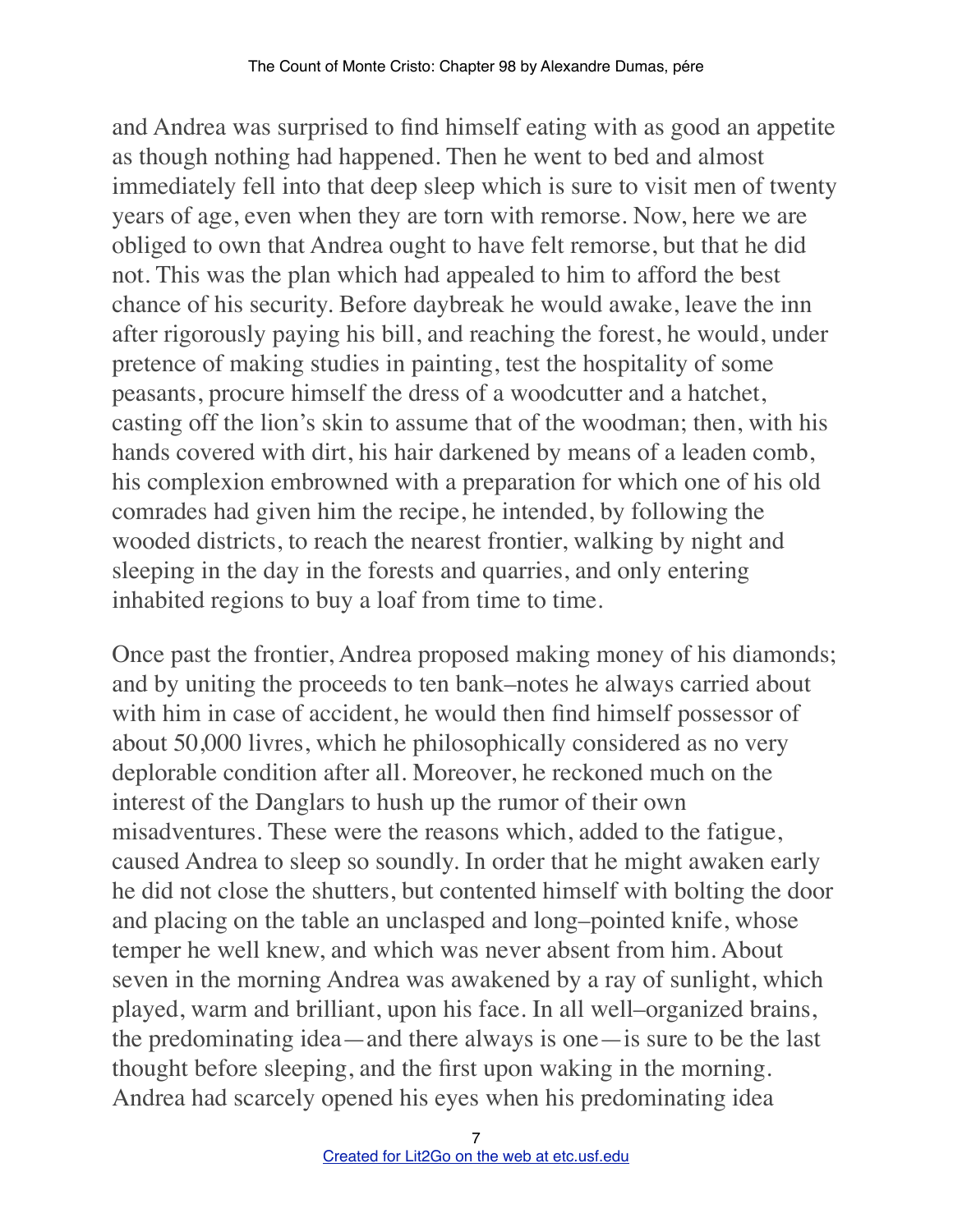presented itself, and whispered in his ear that he had slept too long. He jumped out of bed and ran to the window. A gendarme was crossing the court. A gendarme is one of the most striking objects in the world, even to a man void of uneasiness; but for one who has a timid conscience, and with good cause too, the yellow, blue, and white uniform is really very alarming.

"Why is that gendarme there?" asked Andrea of himself. Then, all at once, he replied, with that logic which the reader has, doubtless, remarked in him, "There is nothing astonishing in seeing a gendarme at an inn; instead of being astonished, let me dress myself." And the youth dressed himself with a facility his valet de chambre had failed to rob him of during the two months of fashionable life he had led in Paris. "Now then," said Andrea, while dressing himself, "I'll wait till he leaves, and then I'll slip away." And, saying this, Andrea, who had now put on his boots and cravat, stole gently to the window, and a second time lifted up the muslin curtain. Not only was the first gendarme still there, but the young man now perceived a second yellow, blue, and white uniform at the foot of the staircase, the only one by which he could descend, while a third, on horseback, holding a musket in his fist, was posted as a sentinel at the great street door which alone afforded the means of egress.

The appearance of the third gendarme settled the matter, for a crowd of curious loungers was extended before him, effectually blocking the entrance to the hotel. "They're after me!" was Andrea's first thought. "The devil!" A pallor overspread the young man's forehead, and he looked around him with anxiety. His room, like all those on the same floor, had but one outlet to the gallery in the sight of everybody. "I am lost!" was his second thought; and, indeed, for a man in Andrea's situation, an arrest meant the assizes, trial, and death,—death without mercy or delay. For a moment he convulsively pressed his head within his hands, and during that brief period he became nearly mad with terror; but soon a ray of hope glimmered in the multitude of thoughts which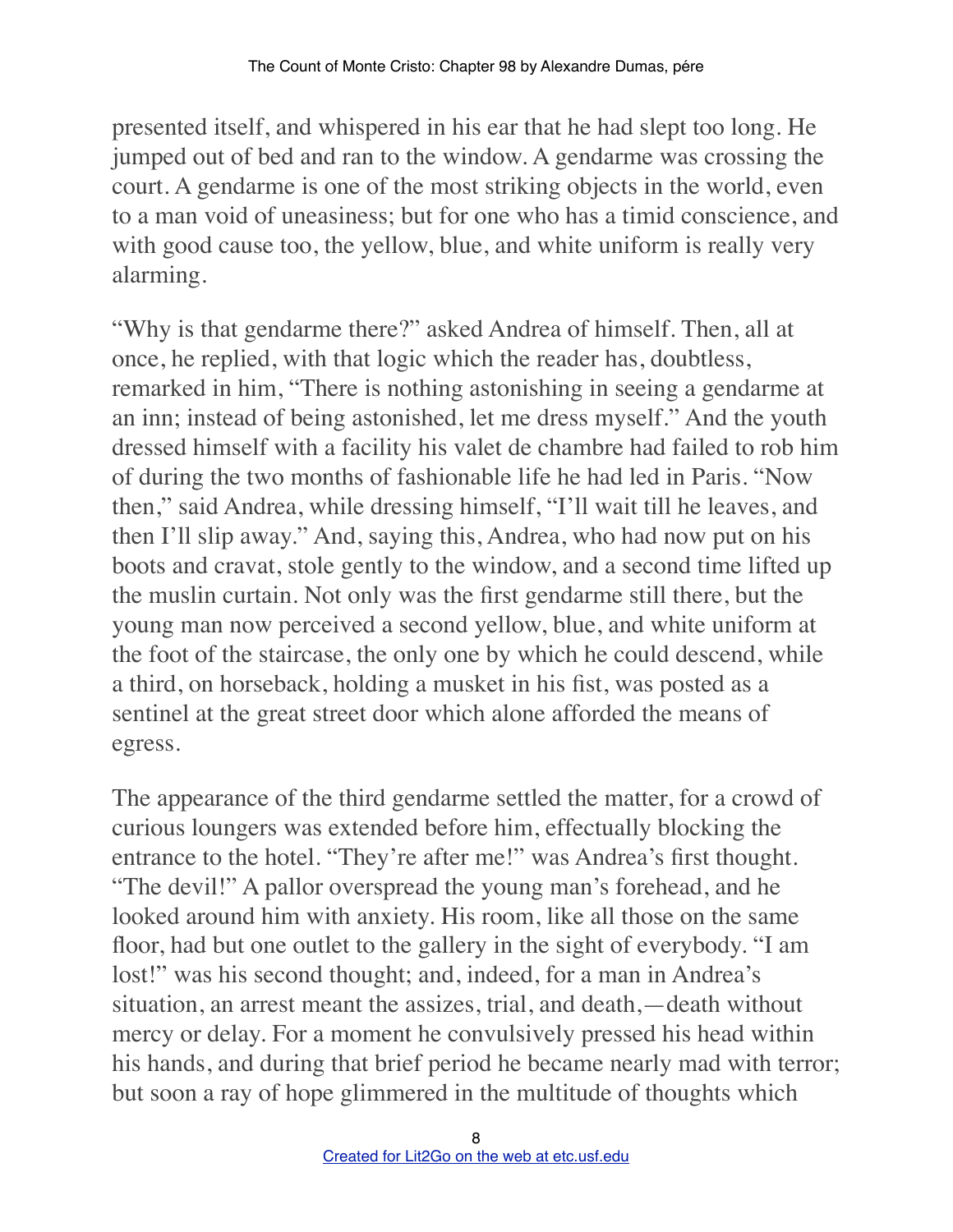bewildered his mind, and a faint smile played upon his white lips and pallid cheeks. He looked around and saw the objects of his search upon the chimney–piece; they were a pen, ink, and paper. With forced composure he dipped the pen in the ink, and wrote the following lines upon a sheet of paper:—

"I have no money to pay my bill, but I am not a dishonest man; I leave behind me as a pledge this pin, worth ten times the amount. I shall be excused for leaving at daybreak, for I was ashamed."

He then drew the pin from his cravat and placed it on the paper. This done, instead of leaving the door fastened, he drew back the bolts and even placed the door ajar, as though he had left the room, forgetting to close it, and slipping into the chimney like a man accustomed to that kind of gymnastic exercise, having effaced the marks of his feet upon the floor, he commenced climbing the only opening which afforded him the means of escape. At this precise time, the first gendarme Andrea had noticed walked up–stairs, preceded by the commissary of police, and supported by the second gendarme who guarded the staircase and was himself re–enforced by the one stationed at the door.

Andrea was indebted for this visit to the following circumstances. At daybreak, the telegraphs were set at work in all directions, and almost immediately the authorities in every district had exerted their utmost endeavors to arrest the murderer of Caderousse. Compiegne, that royal residence and fortified town, is well furnished with authorities, gendarmes, and commissaries of police; they therefore began operations as soon as the telegraphic despatch arrived, and the Bell and Bottle being the best–known hotel in the town, they had naturally directed their first inquiries there.

Now, besides the reports of the sentinels guarding the Hotel de Ville, which is next door to the Bell and Bottle, it had been stated by others that a number of travellers had arrived during the night. The sentinel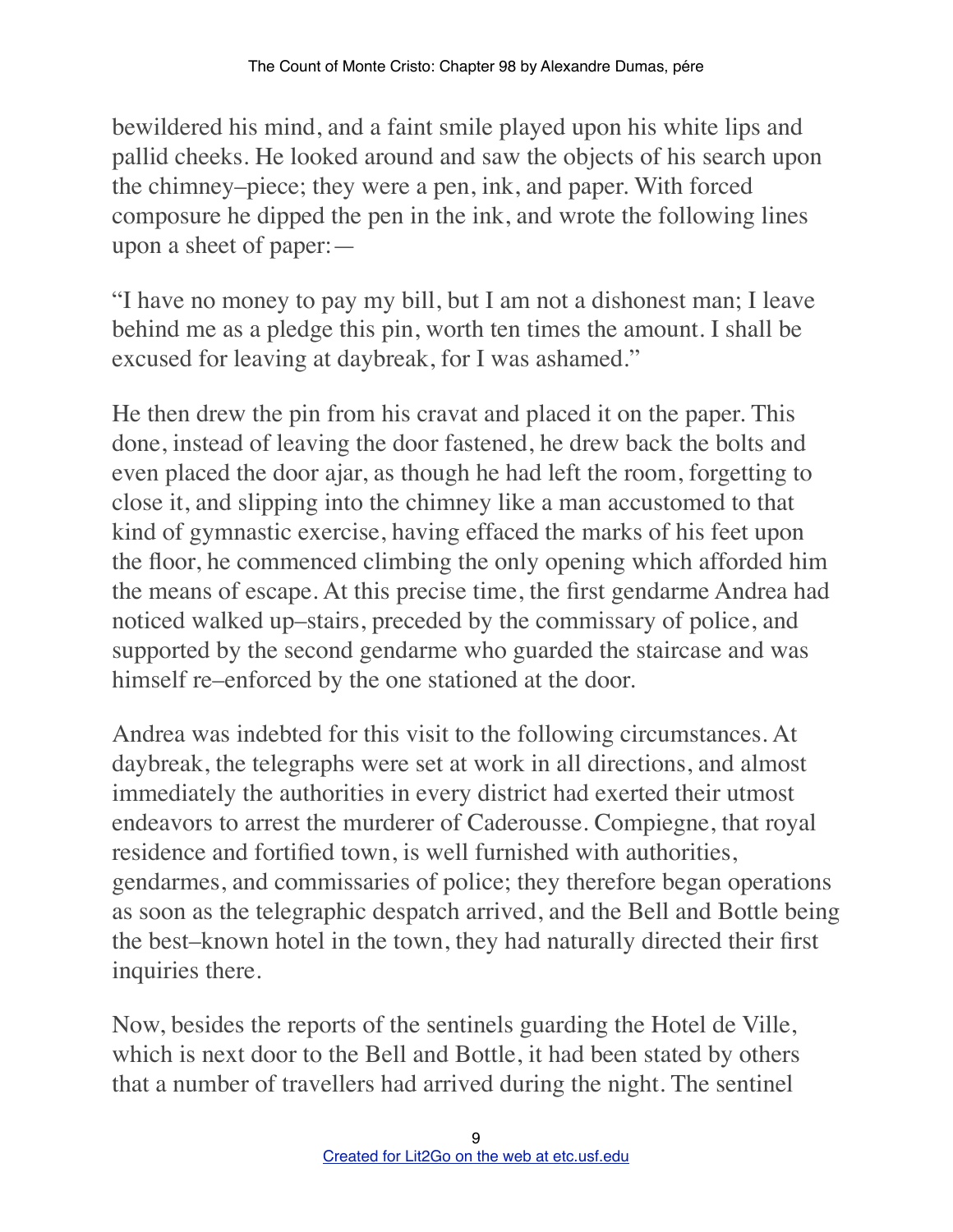who was relieved at six o'clock in the morning, remembered perfectly that just as he was taking his post a few minutes past four a young man arrived on horseback, with a little boy before him. The young man, having dismissed the boy and horse, knocked at the door of the hotel, which was opened, and again closed after his entrance. This late arrival had attracted much suspicion, and the young man being no other than Andrea, the commissary and gendarme, who was a brigadier, directed their steps towards his room.

They found the door ajar. "Oh, ho," said the brigadier, who thoroughly understood the trick; "a bad sign to find the door open! I would rather find it triply bolted." And, indeed, the little note and pin upon the table confirmed, or rather corroborated, the sad truth. Andrea had fled. We say corroborated, because the brigadier was too experienced to be convinced by a single proof. He glanced around, looked in the bed, shook the curtains, opened the closets, and finally stopped at the chimney. Andrea had taken the precaution to leave no traces of his feet in the ashes, but still it was an outlet, and in this light was not to be passed over without serious investigation.

The brigadier sent for some sticks and straw, and having filled the chimney with them, set a light to it. The fire crackled, and the smoke ascended like the dull vapor from a volcano; but still no prisoner fell down, as they expected. The fact was, that Andrea, at war with society ever since his youth, was quite as deep as a gendarme, even though he were advanced to the rank of brigadier, and quite prepared for the fire, he had climbed out on the roof and was crouching down against the chimney–pots. At one time he thought he was saved, for he heard the brigadier exclaim in a loud voice, to the two gendarmes, "He is not here!" But venturing to peep, he perceived that the latter, instead of retiring, as might have been reasonably expected upon this announcement, were watching with increased attention.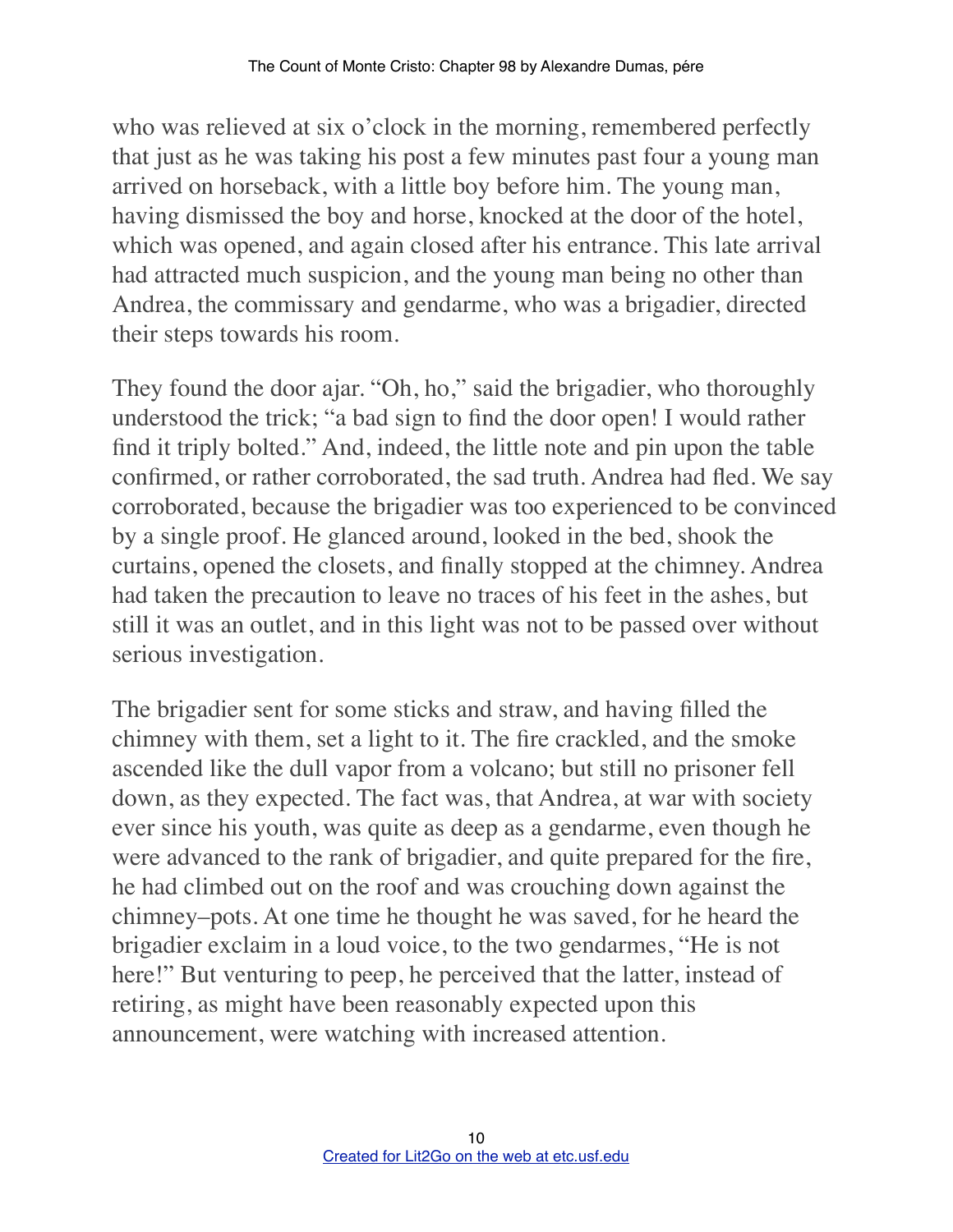It was now his turn to look about him; the Hotel de Ville, a massive sixteenth century building, was on his right; any one could descend from the openings in the tower, and examine every corner of the roof below, and Andrea expected momentarily to see the head of a gendarme appear at one of these openings. If once discovered, he knew he would be lost, for the roof afforded no chance of escape; he therefore resolved to descend, not through the same chimney by which he had come up, but by a similar one conducting to another room. He looked around for a chimney from which no smoke issued, and having reached it, he disappeared through the orifice without being seen by any one. At the same minute, one of the little windows of the Hotel de Ville was thrown open, and the head of a gendarme appeared. For an instant it remained motionless as one of the stone decorations of the building, then after a long sigh of disappointment the head disappeared. The brigadier, calm and dignified as the law he represented, passed through the crowd, without answering the thousand questions addressed to him, and re– entered the hotel.

"Well?" asked the two gendarmes.

"Well, my boys," said the brigadier, "the brigand must really have escaped early this morning; but we will send to the Villers–Coterets and Noyon roads, and search the forest, when we shall catch him, no doubt." The honorable functionary had scarcely expressed himself thus, in that intonation which is peculiar to brigadiers of the gendarmerie, when a loud scream, accompanied by the violent ringing of a bell, resounded through the court of the hotel. "Ah, what is that?" cried the brigadier.

"Some traveller seems impatient," said the host. "What number was it that rang?"

"Number 3."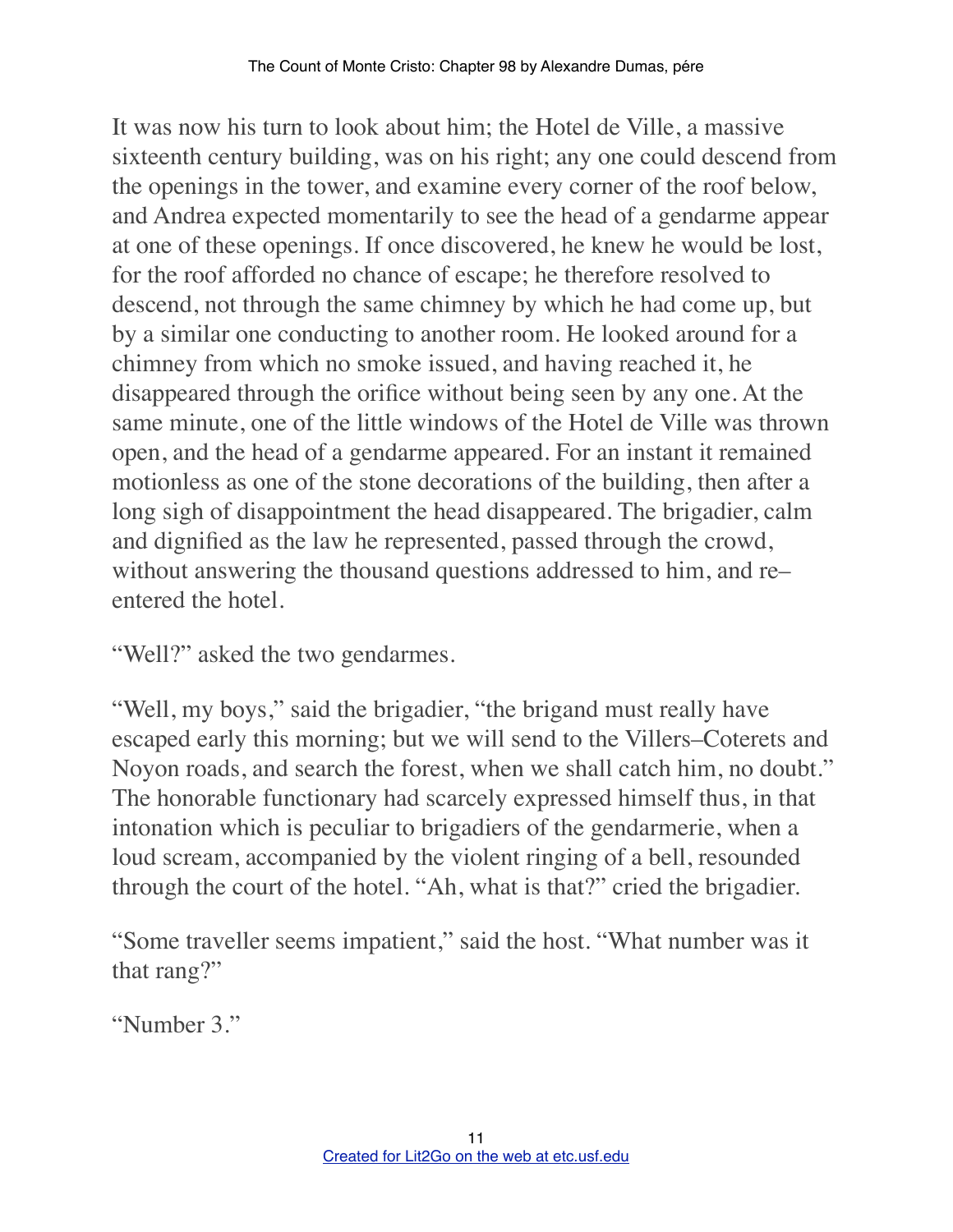"Run, waiter!" At this moment the screams and ringing were redoubled. "Ah," said the brigadier, stopping the servant, "the person who is ringing appears to want something more than a waiter; we will attend upon him with a gendarme. Who occupies Number 3?"

"The little fellow who arrived last night in a post–chaise with his sister, and who asked for an apartment with two beds." The bell here rang for the third time, with another shriek of anguish.

"Follow me, Mr. Commissary!" said the brigadier; "tread in my steps."

"Wait an instant," said the host; "Number 3 has two staircases,—inside and outside."

"Good," said the brigadier. "I will take charge of the inside one. Are the carbines loaded?"

"Yes, brigadier."

"Well, you guard the exterior, and if he attempts to fly, fire upon him; he must be a great criminal, from what the telegraph says."

The brigadier, followed by the commissary, disappeared by the inside staircase, accompanied by the noise which his assertions respecting Andrea had excited in the crowd. This is what had happened. Andrea had very cleverly managed to descend two–thirds of the chimney, but then his foot slipped, and notwithstanding his endeavors, he came into the room with more speed and noise than he intended. It would have signified little had the room been empty, but unfortunately it was occupied. Two ladies, sleeping in one bed, were awakened by the noise, and fixing their eyes upon the spot whence the sound proceeded, they saw a man. One of these ladies, the fair one, uttered those terrible shrieks which resounded through the house, while the other, rushing to the bell–rope, rang with all her strength. Andrea, as we can see, was surrounded by misfortune.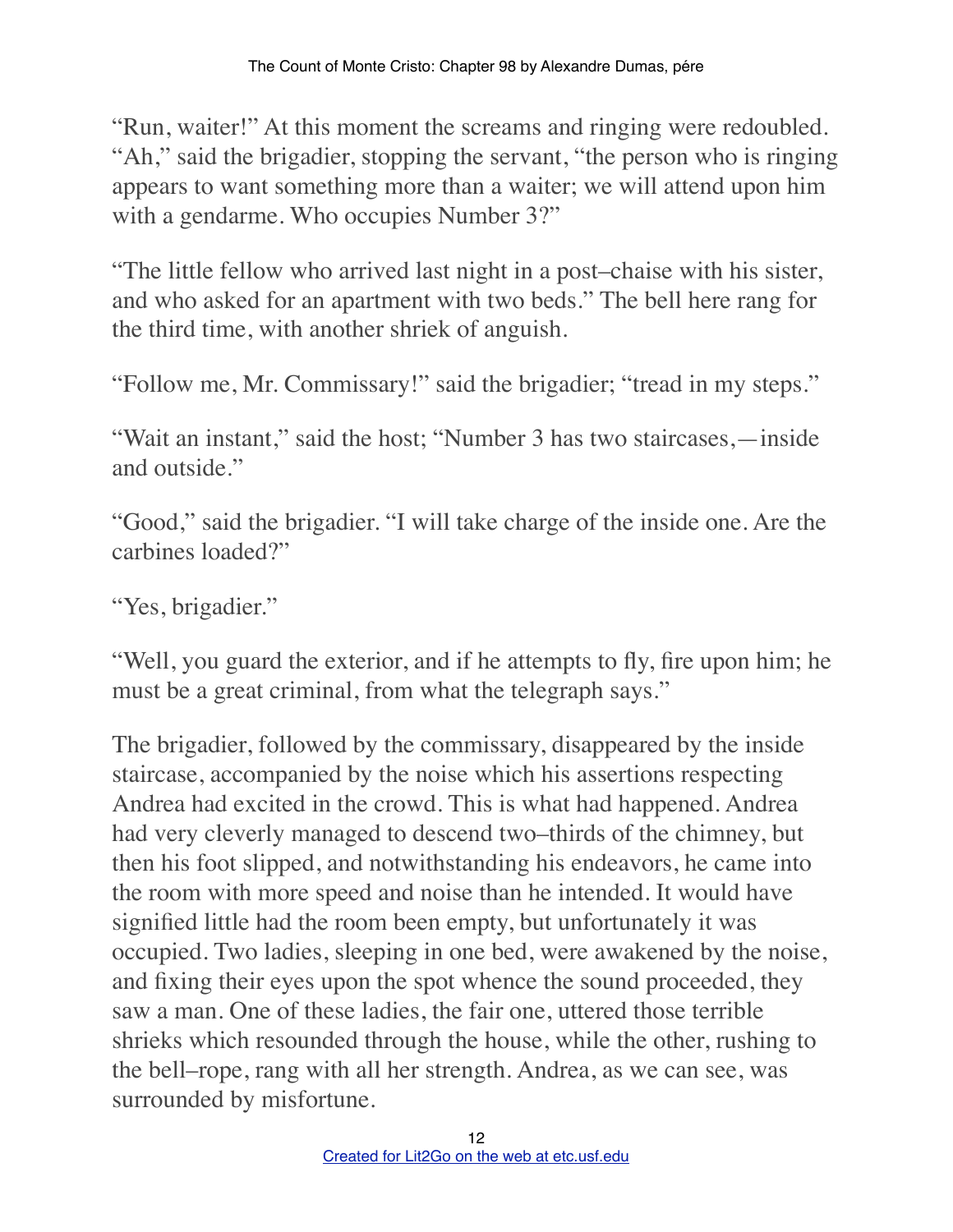"For pity's sake," he cried, pale and bewildered, without seeing whom he was addressing,—"for pity's sake do not call assistance! Save me!—I will not harm you."

"Andrea, the murderer!" cried one of the ladies.

"Eugenie! Mademoiselle Danglars!" exclaimed Andrea, stupefied.

"Help, help!" cried Mademoiselle d'Armilly, taking the bell from her companion's hand, and ringing it yet more violently. "Save me, I am pursued!" said Andrea, clasping his hands. "For pity, for mercy's sake do not deliver me up!"

"It is too late, they are coming," said Eugenie.

"Well, conceal me somewhere; you can say you were needlessly alarmed; you can turn their suspicions and save my life!"

The two ladies, pressing closely to one another, and drawing the bedclothes tightly around them, remained silent to this supplicating voice, repugnance and fear taking possession of their minds.

"Well, be it so," at length said Eugenie; "return by the same road you came, and we will say nothing about you, unhappy wretch."

"Here he is, here he is!" cried a voice from the landing; "here he is! I see him!" The brigadier had put his eye to the keyhole, and had discovered Andrea in a posture of entreaty. A violent blow from the butt end of the musket burst open the lock, two more forced out the bolts, and the broken door fell in. Andrea ran to the other door, leading to the gallery, ready to rush out; but he was stopped short, and he stood with his body a little thrown back, pale, and with the useless knife in his clinched hand.

"Fly, then!" cried Mademoiselle d'Armilly, whose pity returned as her fears diminished; "fly!"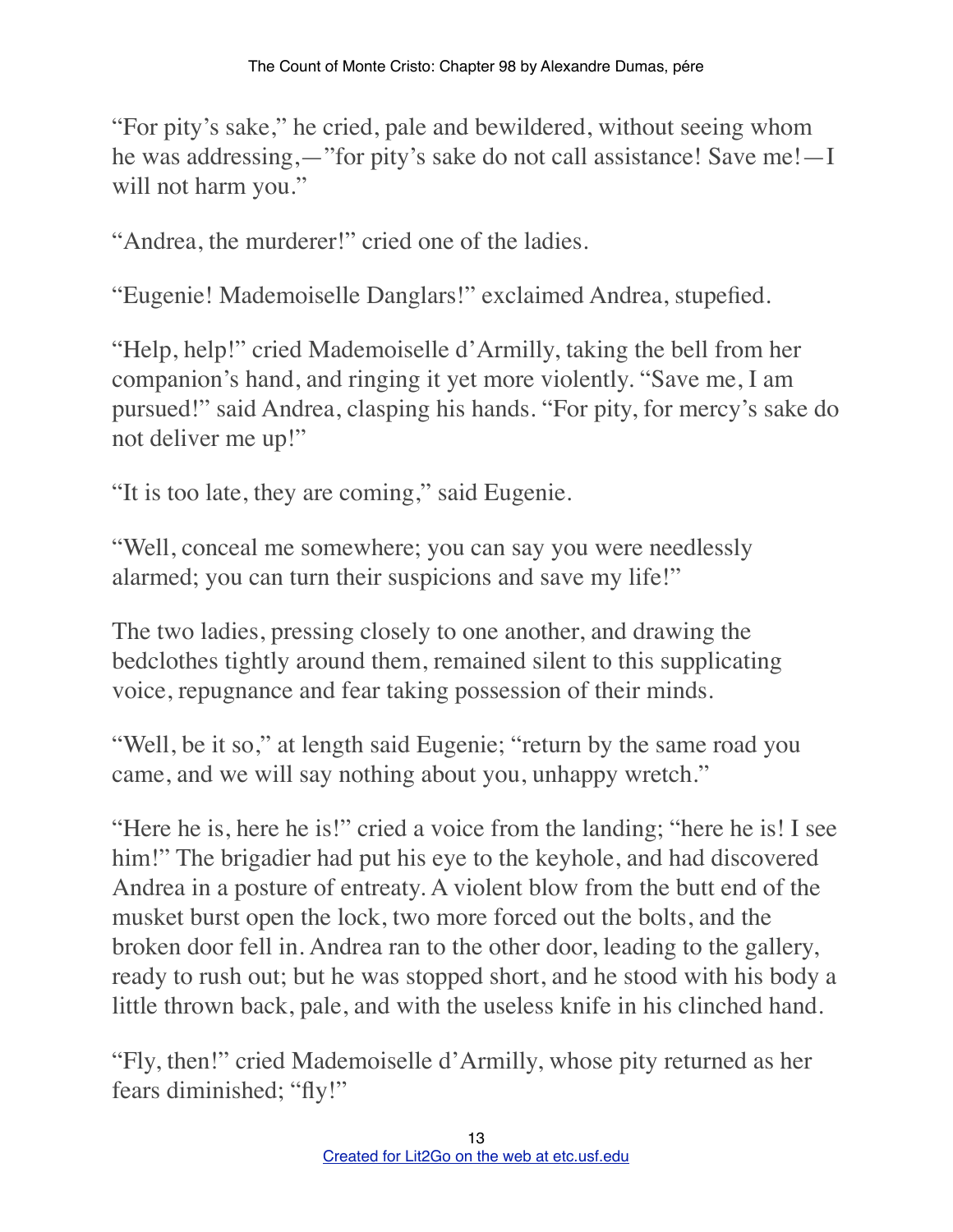"Or kill yourself!" said Eugenie (in a tone which a Vestal in the ampuitheatre would have used, when urging the victorious gladiator to finish his vanquished adversary). Andrea shuddered, and looked on the young girl with an expression which proved how little he understood such ferocious honor. "Kill myself?" he cried, throwing down his knife; "why should I do so?"

"Why, you said," answered Mademoiselle Danglars, "that you would be condemned to die like the worst criminals."

"Bah," said Cavalcanti, crossing his arms, "one has friends."

The brigadier advanced to him, sword in hand. "Come, come," said Andrea, "sheathe your sword, my fine fellow; there is no occasion to make such a fuss, since I give myself up;" and he held out his hands to be manacled. The girls looked with horror upon this shameful metamorphosis, the man of the world shaking off his covering and appearing as a galley–slave. Andrea turned towards them, and with an impertinent smile asked,—"Have you any message for your father, Mademoiselle Danglars, for in all probability I shall return to Paris?"

Eugenie covered her face with her hands. "Oh, ho!" said Andrea, "you need not be ashamed, even though you did post after me. Was I not nearly your husband?"

And with this raillery Andrea went out, leaving the two girls a prey to their own feelings of shame, and to the comments of the crowd. An hour after they stepped into their calash, both dressed in feminine attire. The gate of the hotel had been closed to screen them from sight, but they were forced, when the door was open, to pass through a throng of curious glances and whispering voices. Eugenie closed her eyes; but though she could not see, she could hear, and the sneers of the crowd reached her in the carriage. "Oh, why is not the world a wilderness?" she exclaimed, throwing herself into the arms of Mademoiselle d'Armilly,